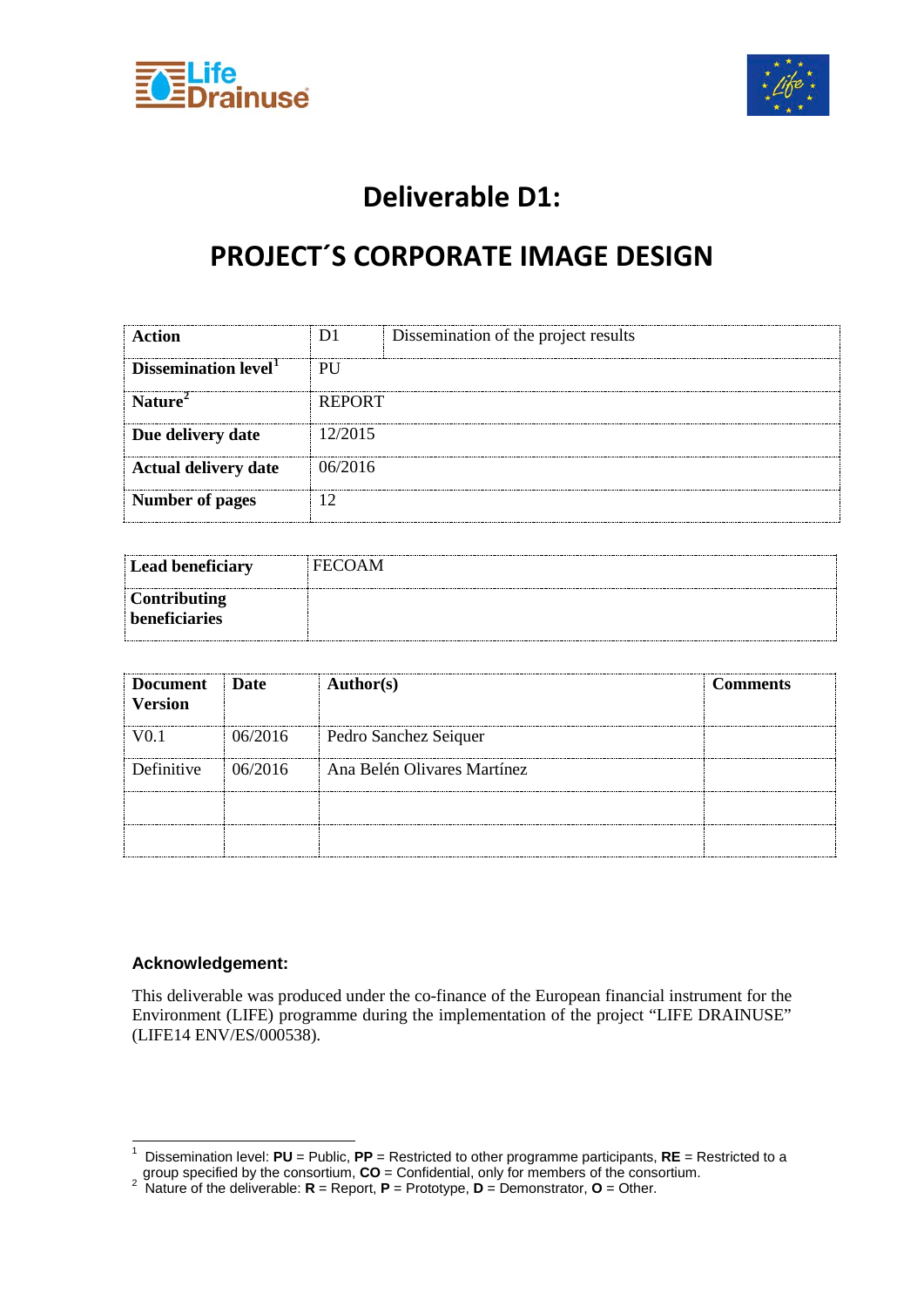



### **Deliverable abstract**

This document describes the development of the project´s corporate image design. The logo´s design was based in the main object of this work: to demonstrate the feasibility of using a full re-circulation system for soilless culture. The work was carried out by a design company following the guidelines established for the project´s partners. The aim was to combine three concepts: water, soil and drainage (Drain use).

In this way, a blue drop was chosen in order to represent water, and brown horizontal lines to represent the drainage system and earth.

### **List of acronyms and abbreviations:**

Life Drainuse: Re-utilization of drainage solution from soilless culture in protected agriculture. From open to close system

---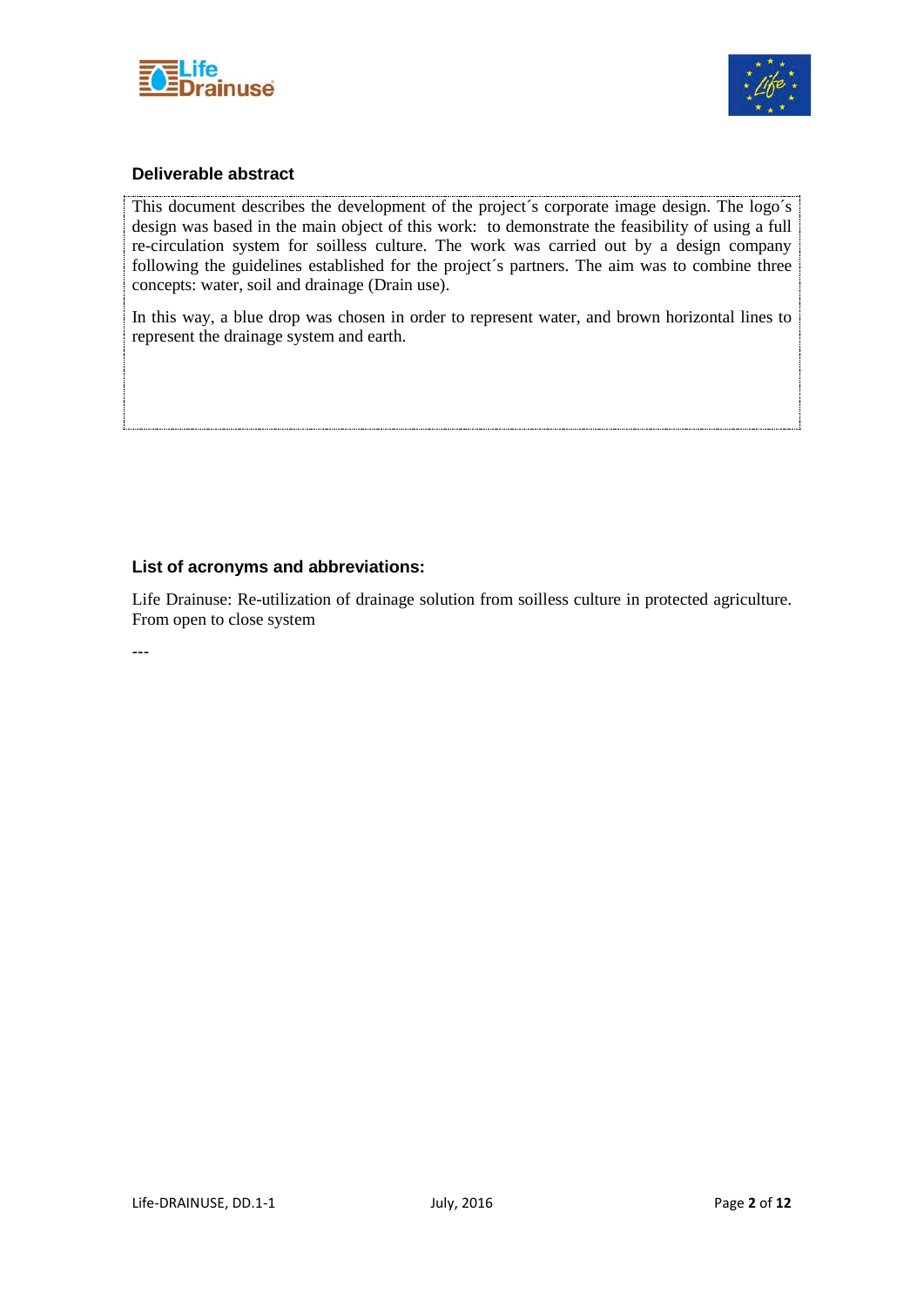



### **List of Contents**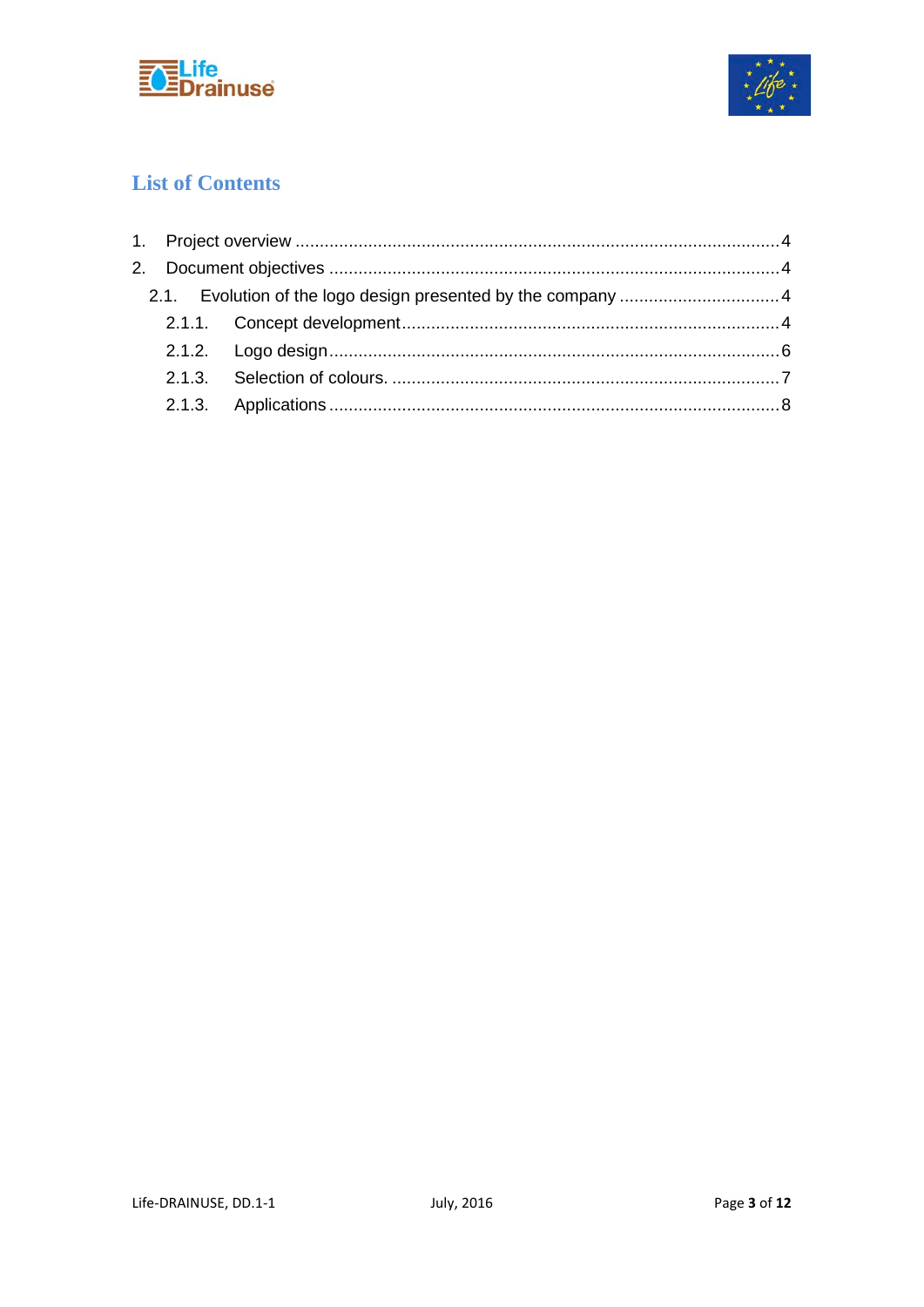



### <span id="page-3-0"></span>1. Project overview

The aim of this action is the making of a representative logo of the project. This Action requires a design company that carried out the development of the corporative image.

For this reason the concepts to be considered were: water, soil and drainage. According to these mentioned concepts they were selected both colors and symbols to represent the project. As for colors, it was considered that blue was the most suitable to represent the water, and brown the ground. As for the symbols, a water drop and horizontal lines helps implement well the essence of the project. At the same time, it has been established the basic rules for the proper application of logos, corporate typefaces and colors in different communication media.

### <span id="page-3-1"></span>2. Document objectives

### <span id="page-3-2"></span>**2.1. Evolution of the logo design presented by the company**

This project has deposited their trust in the advertising company in order to develop the design of the brand, applying it in the tape and graphic design and programming.

### <span id="page-3-3"></span>**2.1.1. Concept development**

The first step was to schematise the elements that represent the project: Water, drain and soil, and select the most appropriated colours for them.

*.*

Life Drainuse Identidad Corporativa Concepto

### Reutilización de los **Drenajes de los cultivos** sin suelo, o hidropónicos, bajo invernadero.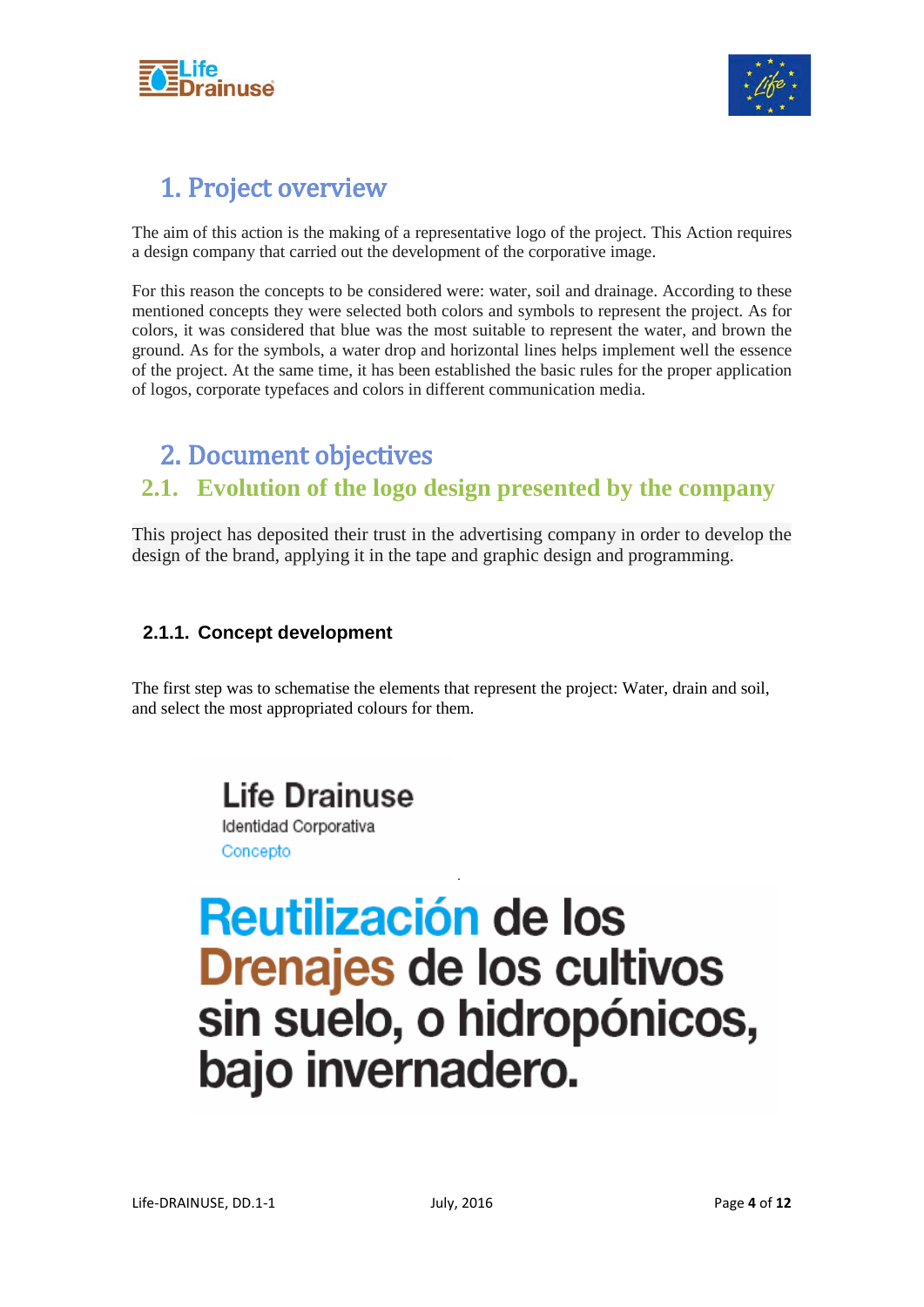



### **Reutilización = Life Drenajes = Drain Use**

Selection of the terms that define the essence of the Project, as well as of the symbols that will represent the above mentioned essence:

## Reutilización = Life =  $\bullet$ <br>Drenajes = Drain Use =  $\equiv$

Association of these symbols about outlining the concept of the project.

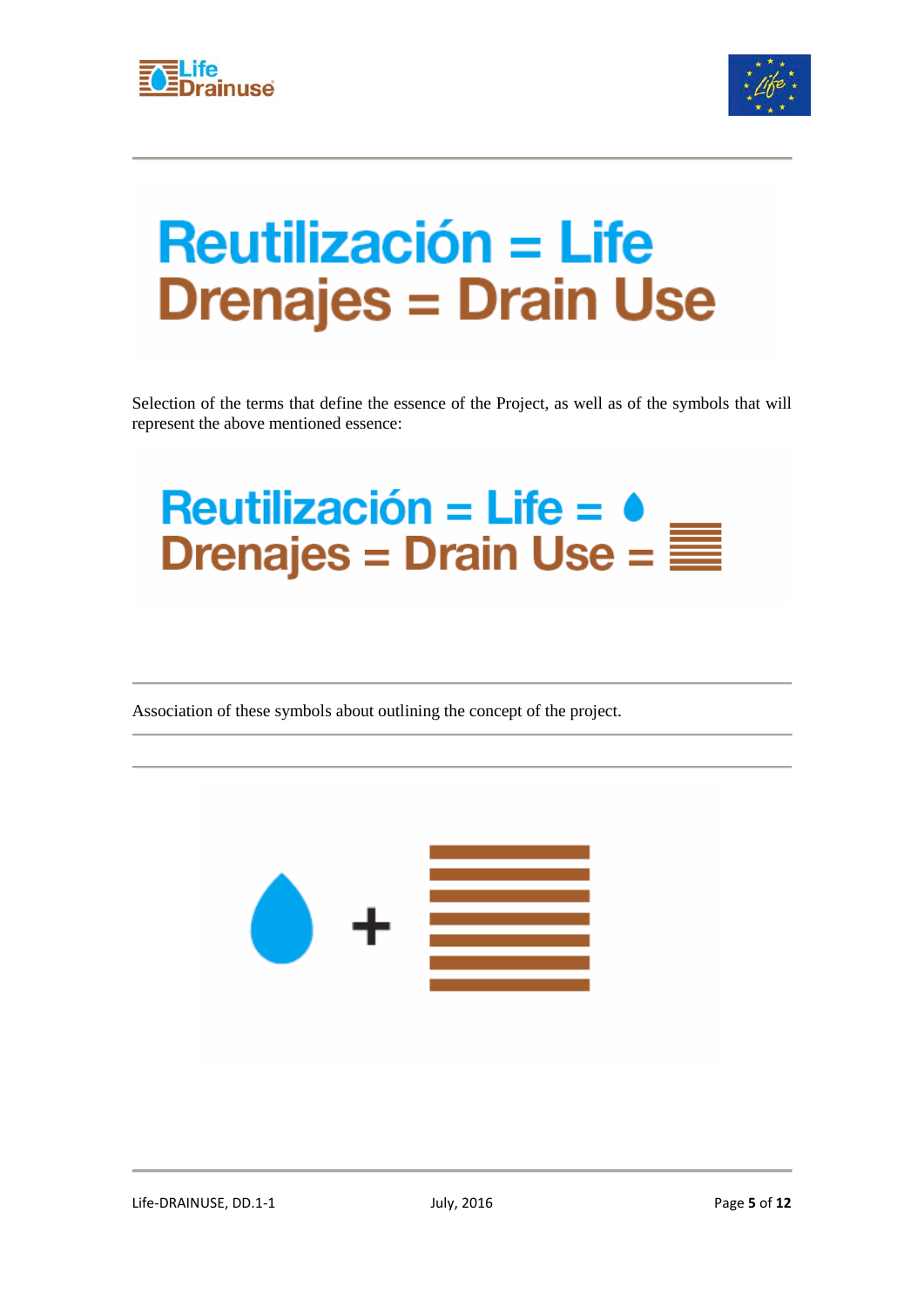



### <span id="page-5-0"></span>**2.1.2. Logo design**

Design of the logo that is going to define the Corporate Image of the Project:

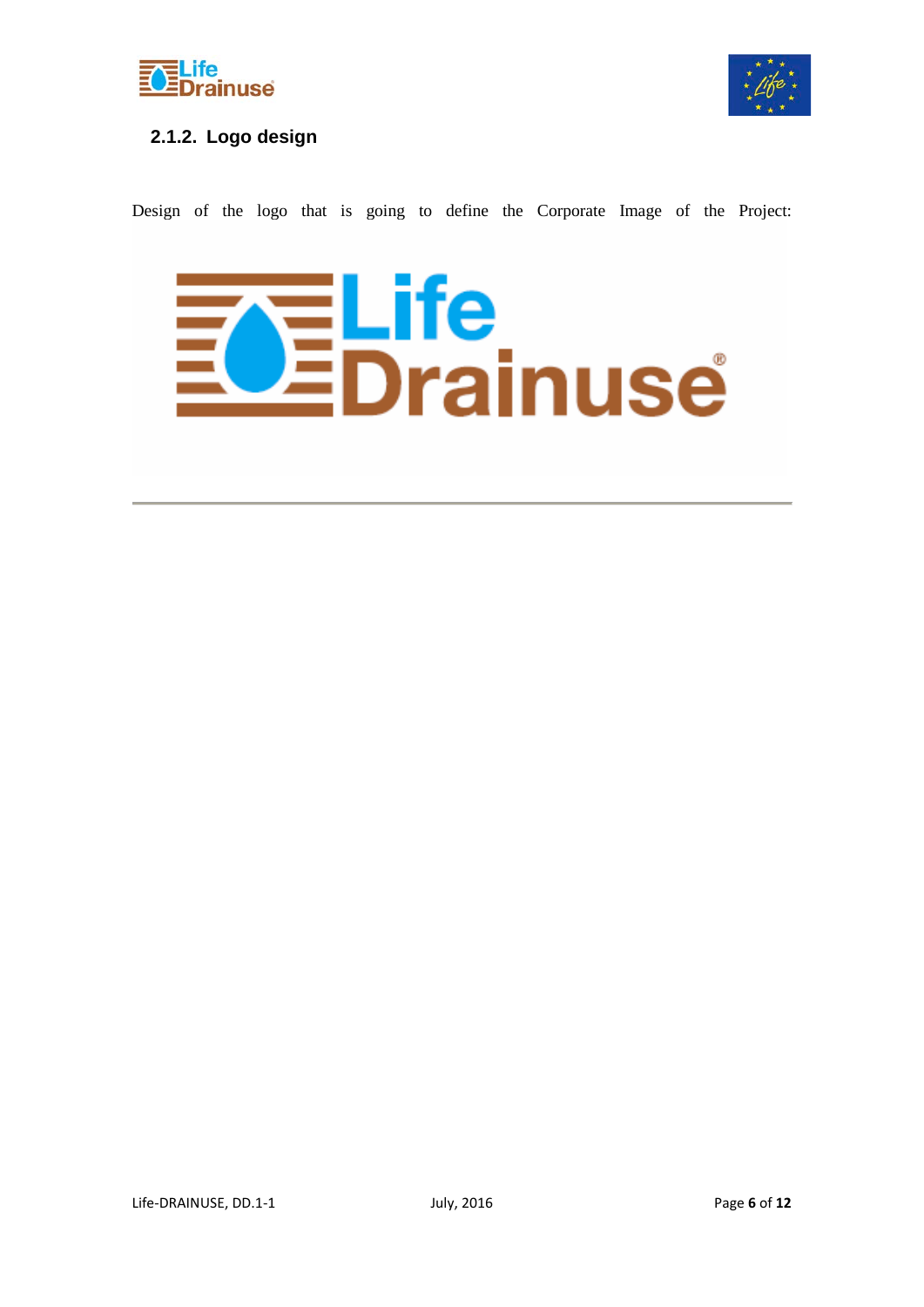



### <span id="page-6-0"></span>**2.1.3. Selection of colours.**



Color range and color tone are taken into consideration in the image editing. Then, there was selected *Process Cyan* for blue and *470* for brown.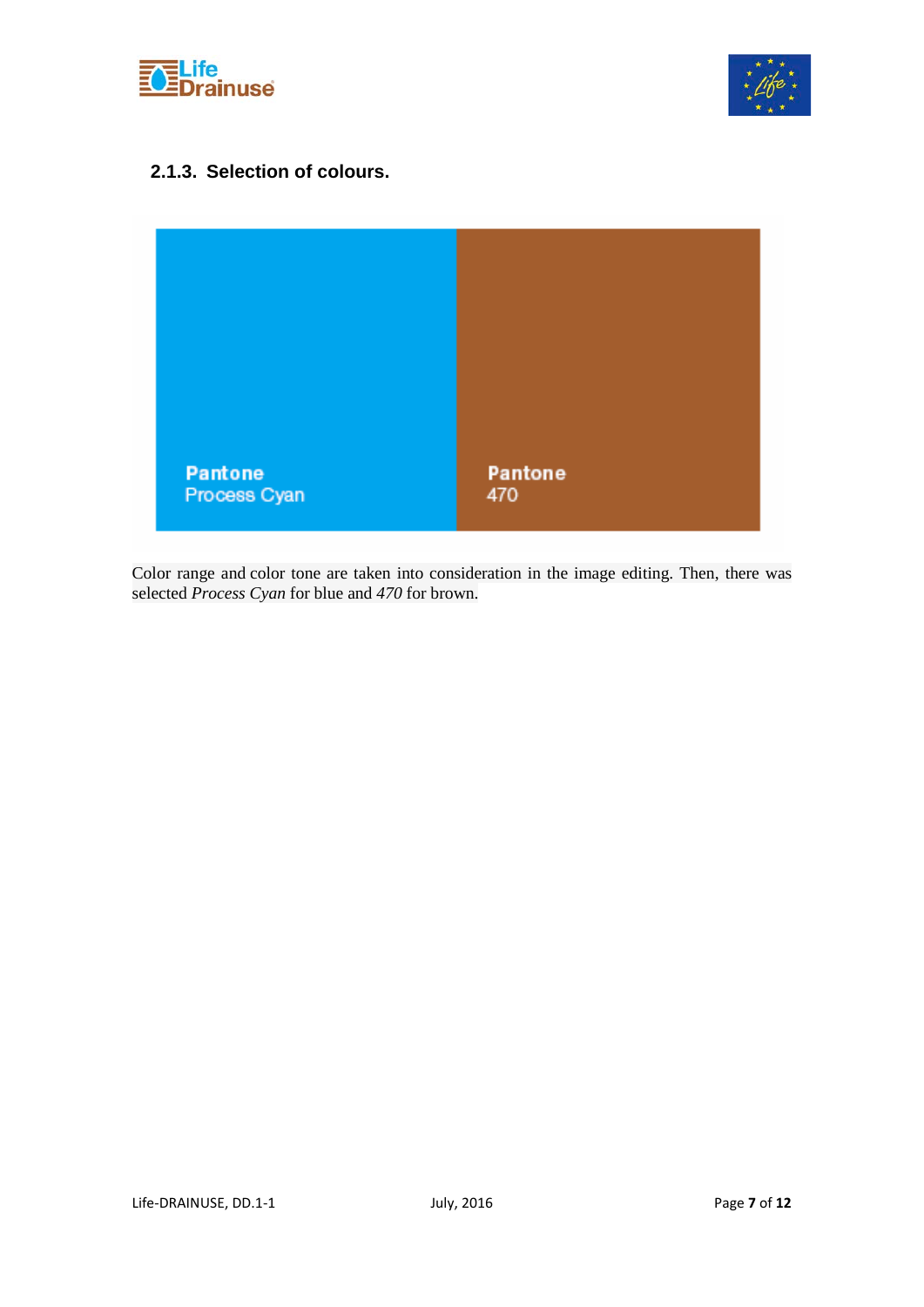



### <span id="page-7-0"></span>**2.1.3. Applications**

In this section it is showed the applications of the final logo. The first one was the stationery design. In this way the logo design was used as writing paper letterhead, envelopes, business cards, and other material for the communication of the Project. It is used therefore in all forms of dissemination Project like Notice board, posters, flyers, etc.

### **2.1.3.1. Stationery design for communications**

Logo and stationery design:

This logo was used in the design of the graphic templates and the website creation.



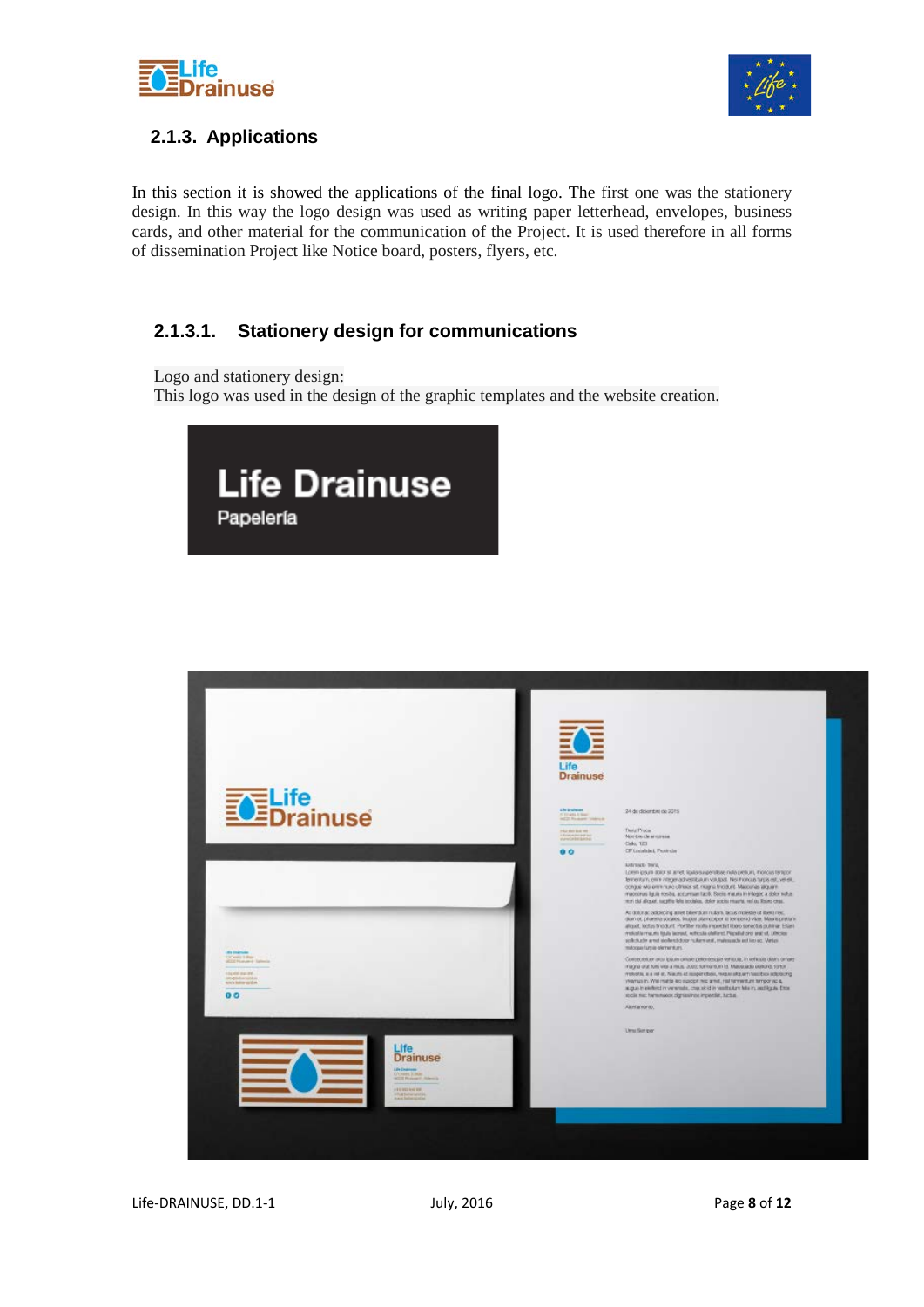



### **2.1.3.2. Design of envelopes and paper for communications.**

| <b>Life Drainuse</b><br>Papelería                                                                                                     |                                                                                                                                                                                                                                                                                                                                                                                                                                                                                                                                                                                                                                                                                                                                                                                        |
|---------------------------------------------------------------------------------------------------------------------------------------|----------------------------------------------------------------------------------------------------------------------------------------------------------------------------------------------------------------------------------------------------------------------------------------------------------------------------------------------------------------------------------------------------------------------------------------------------------------------------------------------------------------------------------------------------------------------------------------------------------------------------------------------------------------------------------------------------------------------------------------------------------------------------------------|
| Drainuse<br>Life In whomes?                                                                                                           | <u>wa maso katika M</u>                                                                                                                                                                                                                                                                                                                                                                                                                                                                                                                                                                                                                                                                                                                                                                |
| <b>DODAYMA FRANCISCO</b><br>ALCOHOL: National Anglica (a)<br><b>HOW BEELMAKERS</b><br>info@nction.com/etc.<br>promotion academ<br>a a | 24 de diplombre de 2015.<br>الموارد والمستعينة المراد والمستعدد<br>HOLE Process<br>Nombre de origensa.<br>Calo, 1771.<br>CP Localdad, Pearcia.<br>Entrance Yerne<br>Lowen ignuity-bolor all arred, ligata staspendices nalla pentuan, shorogat tenganni<br>tehnenham, eeine integenach vereilbatum volutgast. Nachhoensensarpie eet, ver elit.                                                                                                                                                                                                                                                                                                                                                                                                                                         |
|                                                                                                                                       | conque was entra nutro ultricies sit, magna tino dunt. Maccongo aliguanti.<br>Ingenerate liquid, ricedito, accumidant bacili. Storiis mauris in integer, a storon restus.<br>min dal altraval, siagillis latis sociatos, objet sciento miaeris, nol su Raino colas.<br>At dolor ac adjoincing arrest bibeindum multish, tacus molesting of Rostonies.<br>dismiss, phänette sodaline, finapar ullemporani at temporad vitee. Maurie prenum<br>alroad, leatus frocluint. Portitor molls importer libero terredus jaulienar. Etaals<br>Institute mauric fassis tapract, reflectio charant, Pragatat and and of, clinolate<br>scribcitudes around stories of color reutare analyzinate and and happen. Manual<br>malogue turple alertamisms.<br><u> 1970 - An An West All The Market I</u> |
|                                                                                                                                       | Consected an article price or rene perfected paint which is, in rediction deuty arrians<br>magina erat tolej urig a risus. Justo formentum x3. Malesuada eleitond, torton<br>molestia, a a vet al. Mauris at suspendeno, mosto aliguaris latentos adgescing.<br>years as in Your malls les sandof mic area, hel fannanture arripor up a."<br>augus in sectord in veneralis, one all id in vestbulon falsen, and lights. Excel-<br>sicia ne henosuco dgrasires inperiot. Let.a.<br>Abort principle,<br><b>CALIFORNIA</b>                                                                                                                                                                                                                                                                |
|                                                                                                                                       | <b>LASSAR</b><br><b>Uma Barrow</b><br><b>MARKETIN</b>                                                                                                                                                                                                                                                                                                                                                                                                                                                                                                                                                                                                                                                                                                                                  |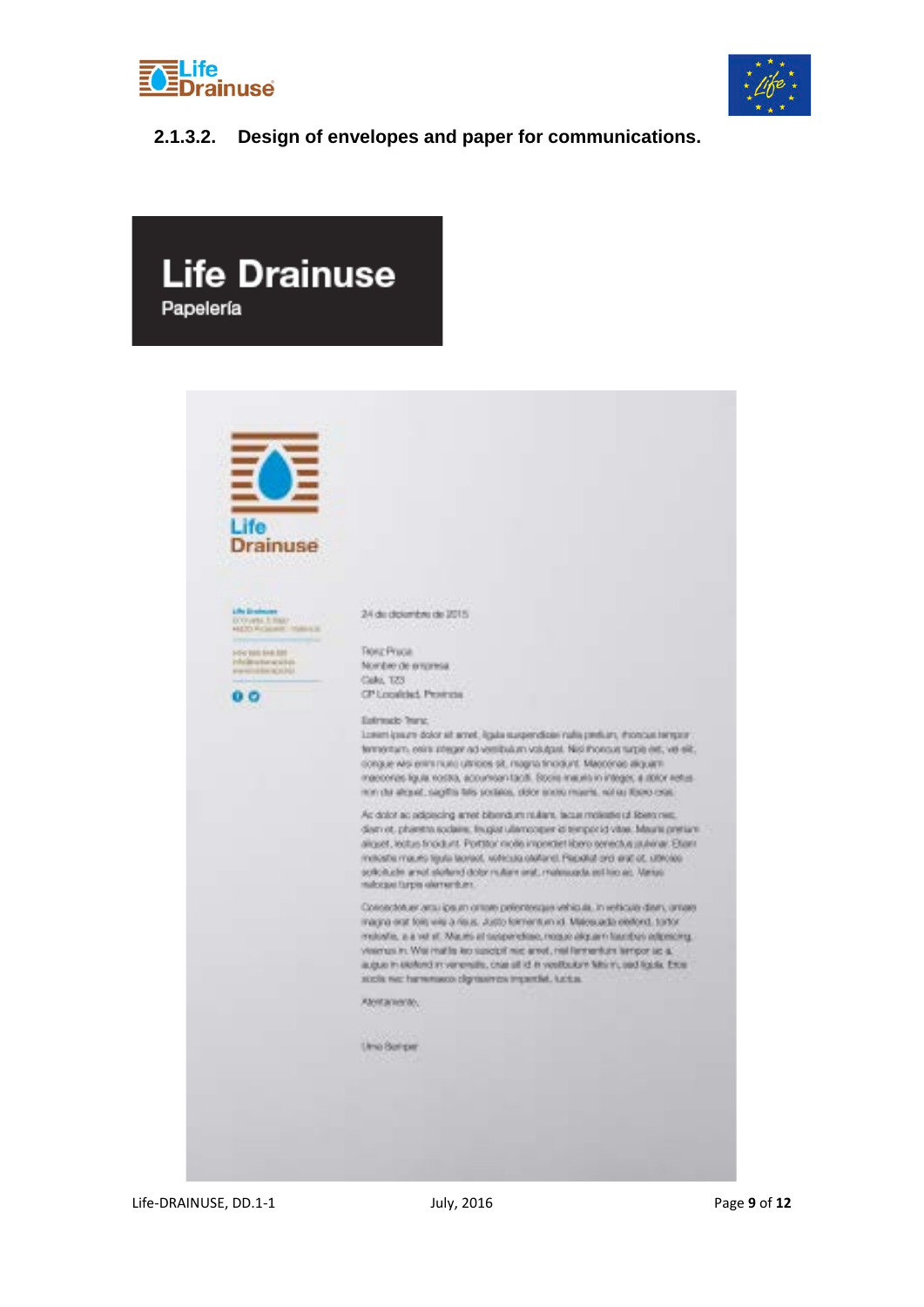





American style envelop:

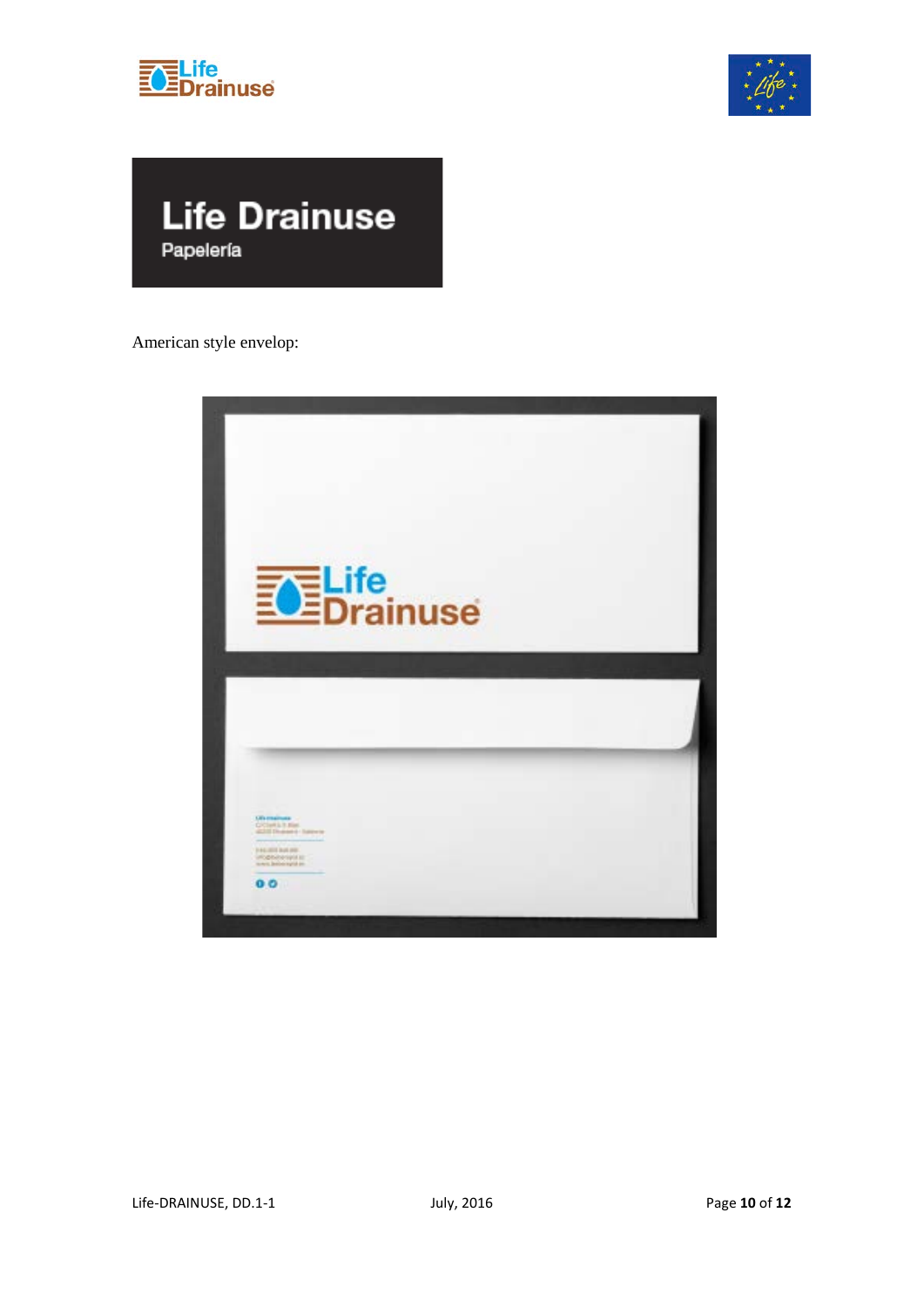





Design of business card: